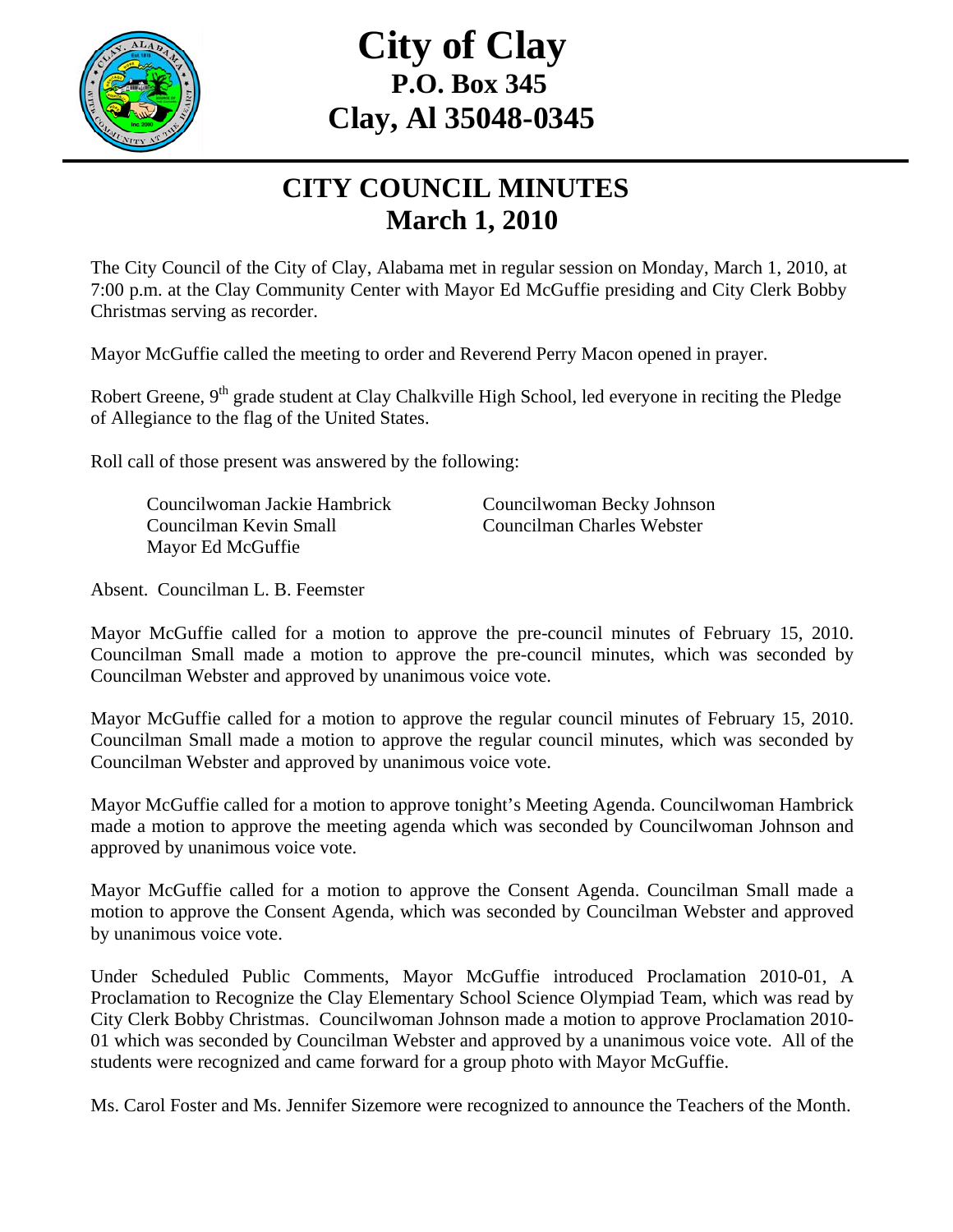

**City Council Meeting March 1, 2010 Page 2** 

Amy Greene, Clay Elementary School, was recognized and read her essay nominating Ms. Young-Kin as Teacher of the Month. Ms. Young-Kin came forward and received her certificate and gifts.

Ingrid Chavez and Danielle McDonald, Chalkville Elementary School, was recognized and read their essay nominating Ms. Gallien as Teacher of the Month. Ms. Gallien came forward and received her certificate and gifts.

Brooke Hardin, Clay Chalkville Middle School, was recognized and read her essay nominating Coach Matt Ryan as Teacher of the Month. Coach Ryan came forward and received his certificate and gifts.

Kayla Adams, Clay Chalkville High School, was recognized and read her essay nominating Ms. Cobb Teacher of the Month. Ms. Cobb came forward and received her certificate and gifts.

Ms. Sizemore announced that the gifts for the teachers for this month came from Applebee's and All About Ts.

Under **Reports from Standing Committees** Mayor McGuffie announced that Councilman Feemster was not present for a report from the **Public Safety Committee**.

Councilwoman Hambrick was recognized for a report from the **Committee on Community Development, Environmental, Historical, Library and Seniors**. Councilwoman Hambrick called for a Seniors Center report but no one was present to speak. She stated she had talked with Ms. Linda Love, Seniors Center Director, and stated they had applied for a bus through Jefferson County that will require the City to pay 20% of the purchase price. Councilwoman Hambrick made a motion that the City pay 20% of the cost of the bus when it is received. She stated that, if approved, it could be a year before it is received and we would have to make the payment at that time. Councilman Webster seconded the motion which was approved by a unanimous voice vote.

Councilwoman Hambrick announced that there are banners around the city in celebration of the Small Town and Down Town events that will be taking place throughout the year.

Councilwoman Hambrick introduced Ms. Karen Moody as the new Clay Library Director and recognized her to speak. Ms. Moody stated she had been working in the public libraries since 1980, was a resident of Clay and excited to be at the Clay Library. She gave some statistics on the library and stated she wanted to increase the hours and add some new programs in the near future. She also stated that she wanted it to be a place where everyone feels at home.

Under **Committee on Annexation, Business, Planning & Zoning and Schools**, Councilwoman Johnson was recognized and called on Reverend Perry Macon from the Census Bureau to speak to the Council. Mr. Macon announced that the 2010 Census would be a short questionnaire for everyone to complete. He stressed the significance for everyone to complete this form and how important it is for the City of Clay to receive funding from government sources for the next ten years. He announced that the information submitted to the Census Bureau was strictly confidential and Census Bureau employees sign an oath of confidentially and can receive very stiff penalties for divulging this information. Mr. George Post asks and Mr. Macon responded that social security numbers and other personal information would not be asked.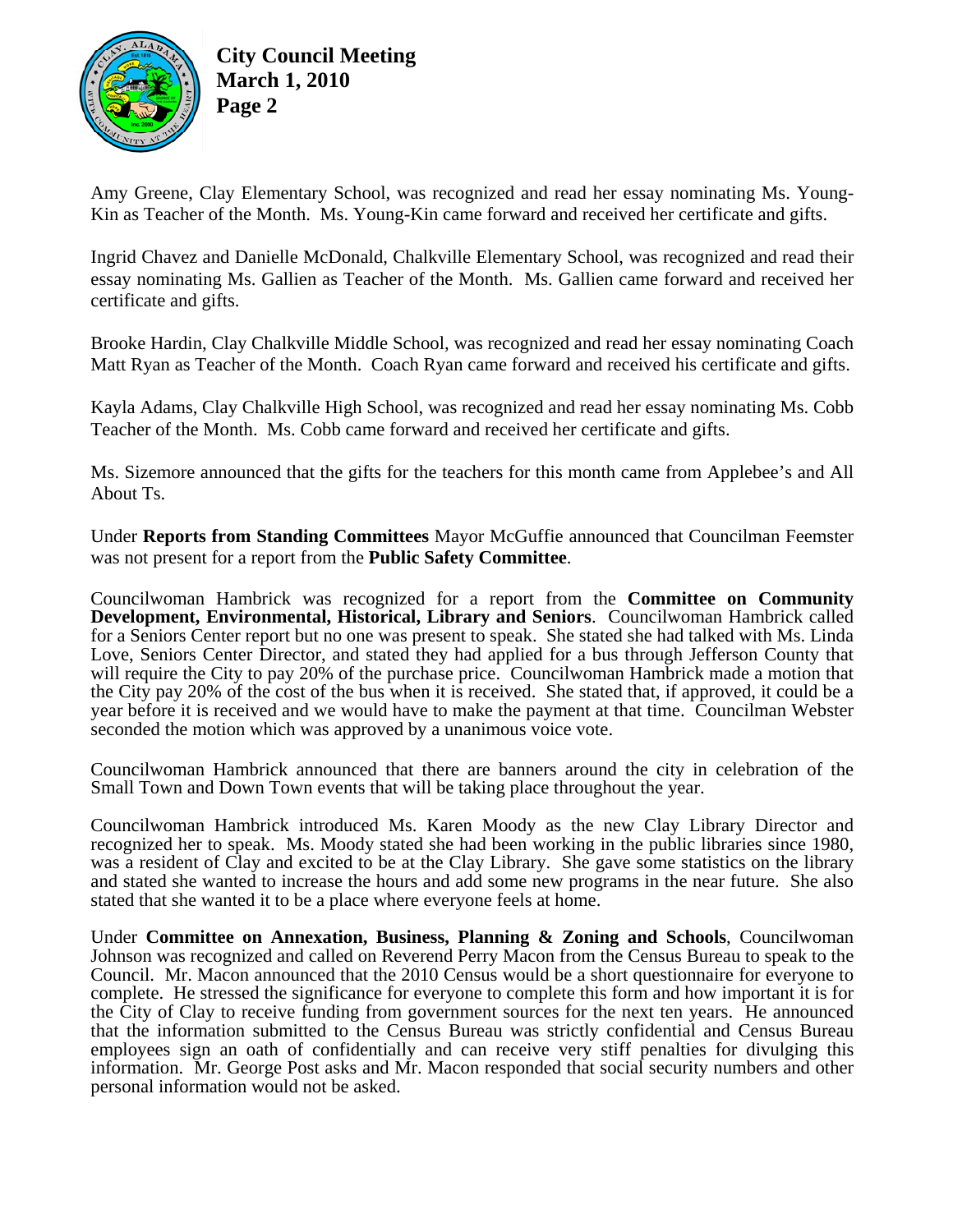

**City Council Meeting March 1, 2010 Page 3** 

Councilwoman Johnson announced that Dr. Walker, Clay Chalkville Middle School, could not be present tonight for a school report due to a band concert. She stated there was a great showing of people present for a speaker at the Middle School who spoke on how to help your child in Math.

Councilwoman Johnson reported that she was working hard on Clay May Days which will be May 8.

Councilman Small was recognized for a report from the **Committee on Building Inspections, Sanitation, Streets and Utilities**. Councilman Small announced that paving should begin this week on six roads that had previously been approved to be paved. He stated he was putting together a priority list of roads to be paved in the future.

Councilman Small made a motion that the City purchase a skid steer from the state bid list from the 7 Cent Gas Tax for \$29,960. Councilwoman Johnson seconded the motion which was approved by a unanimous voice vote.

Councilman Small announced that building was increasing in the city and we were beginning to issue more Building and other permits.

Councilman Webster was recognized for a report from the **Parks and Recreation Committee**. He recognized Mr. Don Baker, Director of Football, from the ballpark who gave a financial report from last year's finances. Mr. Baker thanked the city for the beautiful ballpark for our kids and stated he wanted to give this financial report in a public forum so everyone would know.

Councilman Webster reported that we were moving forward at Cosby Lake for the walking trail. He stated three bridges would have to be purchased to go over the water ways. He announced that a parking area was planned along Steeple Chase Drive and made a motion to bid out the construction of this parking area. He stated the bid would include removing curbing, excavate and add parking spaces at the bridge area on Steeple Chase Drive. Councilman Small seconded the motion which was approved by a unanimous voice vote.

Councilman Webster announced that the building at Cosby Lake had some wind and storm damage and the roof needed replacing. He stated the insurance company has approved the repairs to the roof and made a motion that \$4,985 be spent to furnish materials and labor to repair the roof. Councilman Small stated that the City would only be responsible for the \$1,000 deductible which Councilman Webster agreed. Councilman Small seconded the motion which was approved by a unanimous voice vote.

Under Reading of Petitions, Applications, Complaints, Appeals, Communications, etc. Mayor McGuffie announced there was nothing to report.

Under the City Clerk's report, City Clerk Bobby Christmas announced that there would be two citywide yard sales in April. The first on April 16 and 17 at the Seniors Center and the second one at Bryant Park on April 24. He explained that everyone would be responsible for their own items for sale to include their own tables etc. The City will furnish the location for the yard sale only and the seller keeps the money from what they sale. He stated reported the balance in the 4  $\&$  5 Cent Gasoline Fund =  $$232,551.13$ ; 7 Cent Gasoline Fund =  $$140,629.10$ ; AmFund Account = \$1,052,366.00; Capital Improvement Fund = \$149,856.88; Contractors Bond = \$43,198.30; General Fund =  $$811,926.87$ ; Library Fund =  $$6,699.98$ ; Park and Recreation Fund =  $$8,654.37$ ; and Senior Citizens Fund  $=$  \$2,147.20.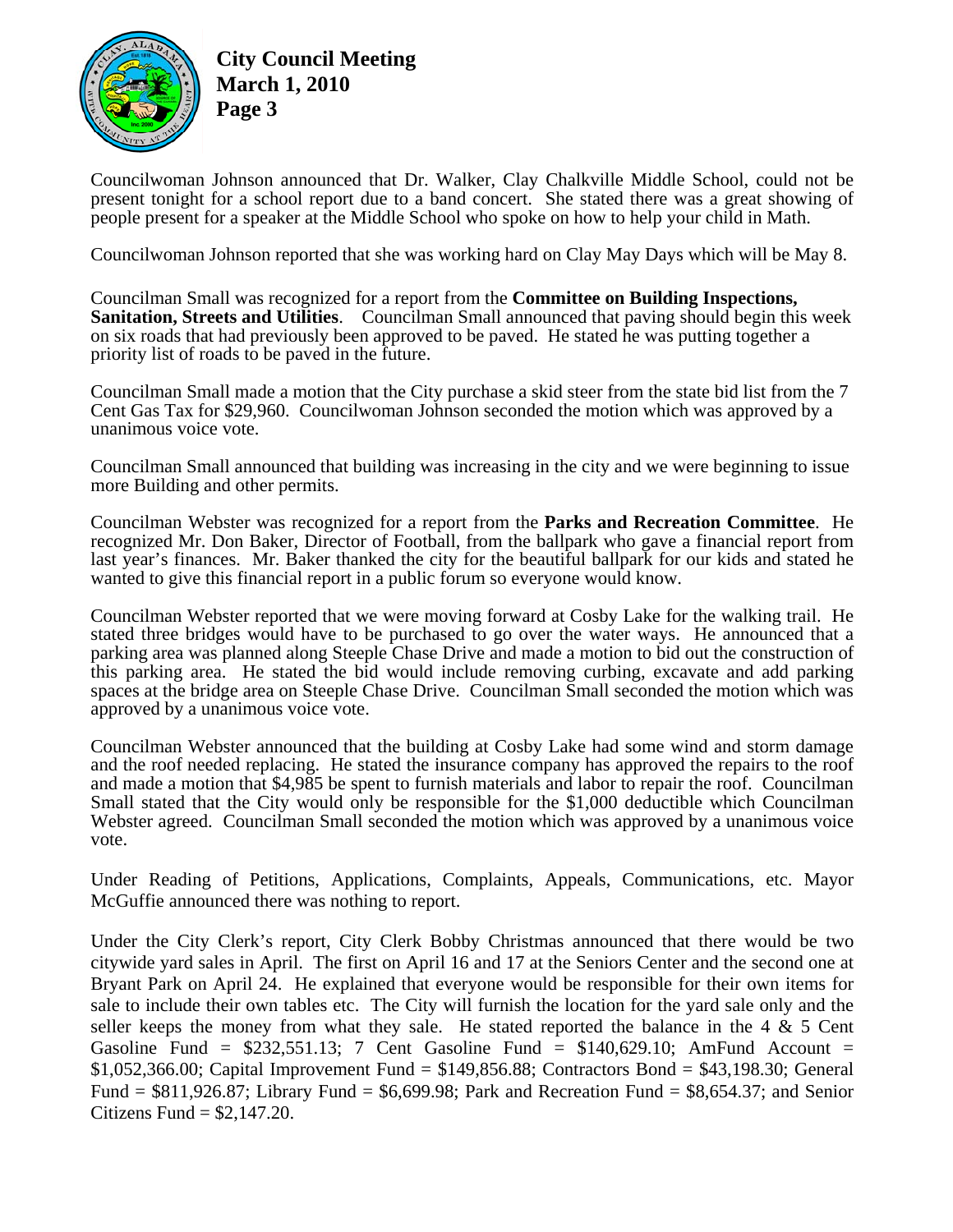

Mayor McGuffie called for a motion to enter into Unanimous Consent. Councilman Small made a motion to suspend the regular rules of order and enter into Unanimous Consent which was seconded by Councilman Webster.

That the motion was put before the Council and a roll call vote was conducted with the results as follows:

Yeas: Council members Hambrick, Johnson, Small, Webster and Mayor McGuffie

Nays: None

Mayor McGuffie introduced Resolution 2010 – 08, A Resolution for the City to enter into a Contract for a Safe Routes to Schools Sidewalk Project which was read by City Clerk Bobby Christmas.

Councilman Webster made a motion to approve Resolution 2010 – 08 which was seconded by Councilwoman Hambrick.

That the motion was put before the Council and a roll call vote was conducted with the results as follows:

Yeas: Council members Hambrick, Johnson, Small, Webster and Mayor McGuffie

Nays: None

Mayor McGuffie introduced Resolution 2010 – 09, A Resolution Authorizing the Mayor to Execute a Contract for Traffic Photo Enforcement, which was read by City Clerk Bobby Christmas.

Councilman Small made a motion to approve Resolution 2010 – 09 which was seconded by Councilwoman Johnson.

That the motion was put before the Council and a roll call vote was conducted with the results as follows:

Yeas: Council members Hambrick, Johnson, Small, Webster and Mayor McGuffie

Nays: None

Mayor McGuffie called an end to Unanimous Consent.

Mayor McGuffie called for any Public Comments and recognized Mr. Hugh Davis who spoke about the problems with littering in the City. Mayor McGuffie agreed and reported that the City wanted to be proactive rather than reactive because being reactive cost the City over \$3,000 last month to get litter picked up in the City.